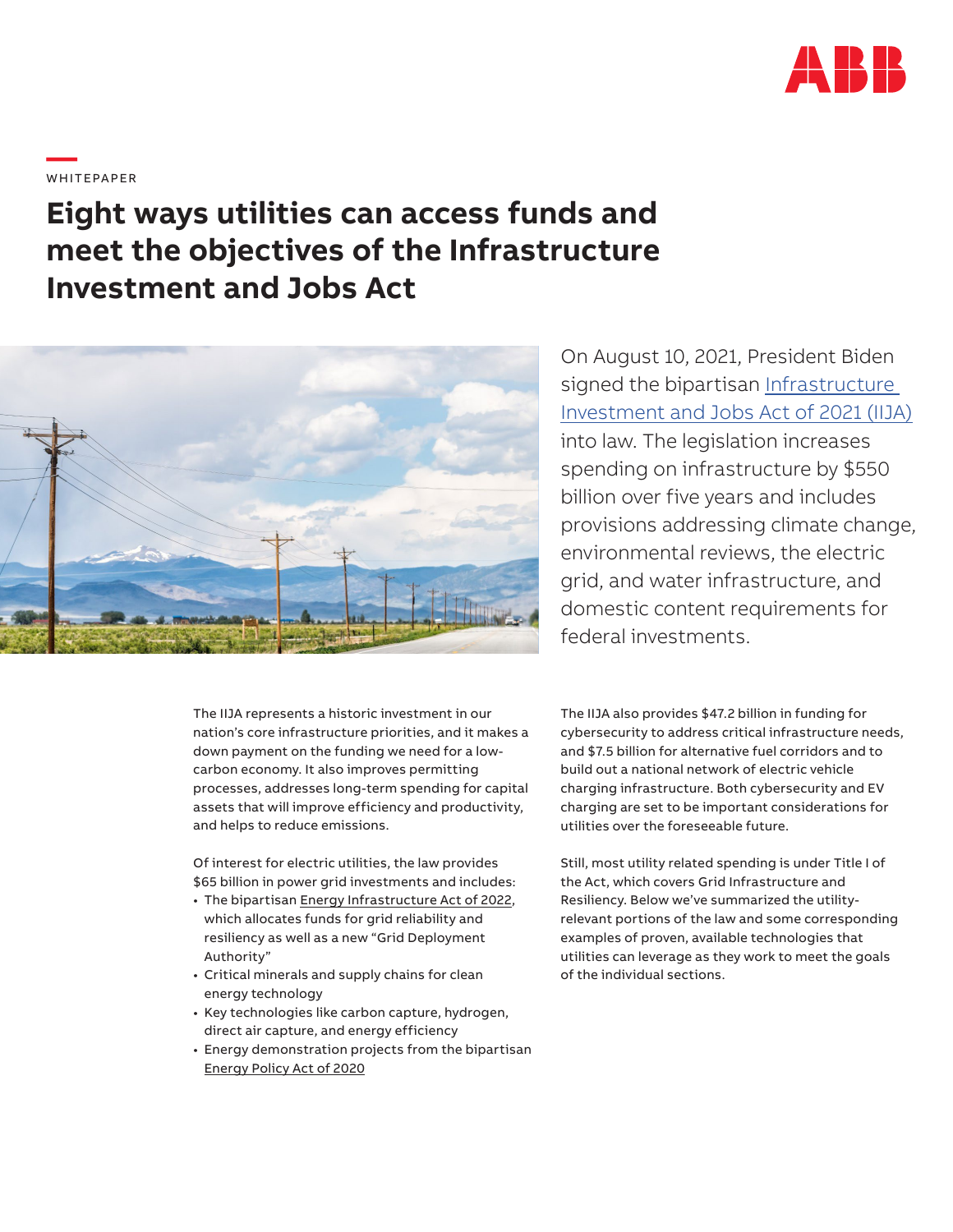#### — 01 Modern asset health systems like ABB Ability™ Energy & Asset Manager provide utilities with detailed real-time condition monitoring and support for predictive maintenance programs

— 02 Wildfires have emerged as some of the most destructive natural disasters.

# **Sec. 40101. Preventing outages and enhancing the resilience of the electric grid.**

This section directs the Department of Energy (DOE) to establish a grant program to support activities that reduce the likelihood and consequence of impacts to the electric grid due to extreme weather, wildfire, and natural disaster. This section authorizes \$5 billion for the period of fiscal years (FY) 22-26.

#### **1. Asset health management**

Knowing not only when a particular asset will fail but also how—and how to fix it—is essential for utilities looking to reduce maintenance and downtime while improving reliability. Today's asset health tools offer continuous condition monitoring and predictive maintenance based on historical performance of various types of equipment. Utilities should look to partner with a well-established supplier to take advantage of data and expertise gathered from a large installed base.



— 01

#### **2. Wildfire mitigation**

Modern fuses designed to prevent ignition of forest fires have a special body and unique engagement pin and damage sensor to help improve system safety and power quality. Because the smallest spark can ignite a wildfire under certain conditions, these fuses are designed to contain sparks that could otherwise be emitted during fuse operation and potentially fall on dry vegetation, starting a fire.





#### **3. Microgrids**

Interest in microgrids continues to grow. For utilities, they present a multi-faceted solution that can improve local reliability even when major disruptions occur on the main grid. Microgrids can also aggregate a collection of assets (e.g., solar panels, wind turbines, storage devices, load shedding, etc.) into a virtual power plant and earn additional revenue by providing ancillary services back to the grid. Utilities don't have to engineer and build microgrids on their own. Several technology suppliers offer design, engineering and construction services as well as service after installation. It's also a good idea for the microgrid to be engineered holistically from the beginning to ensure all the pieces work as expected and deliver the expected returns.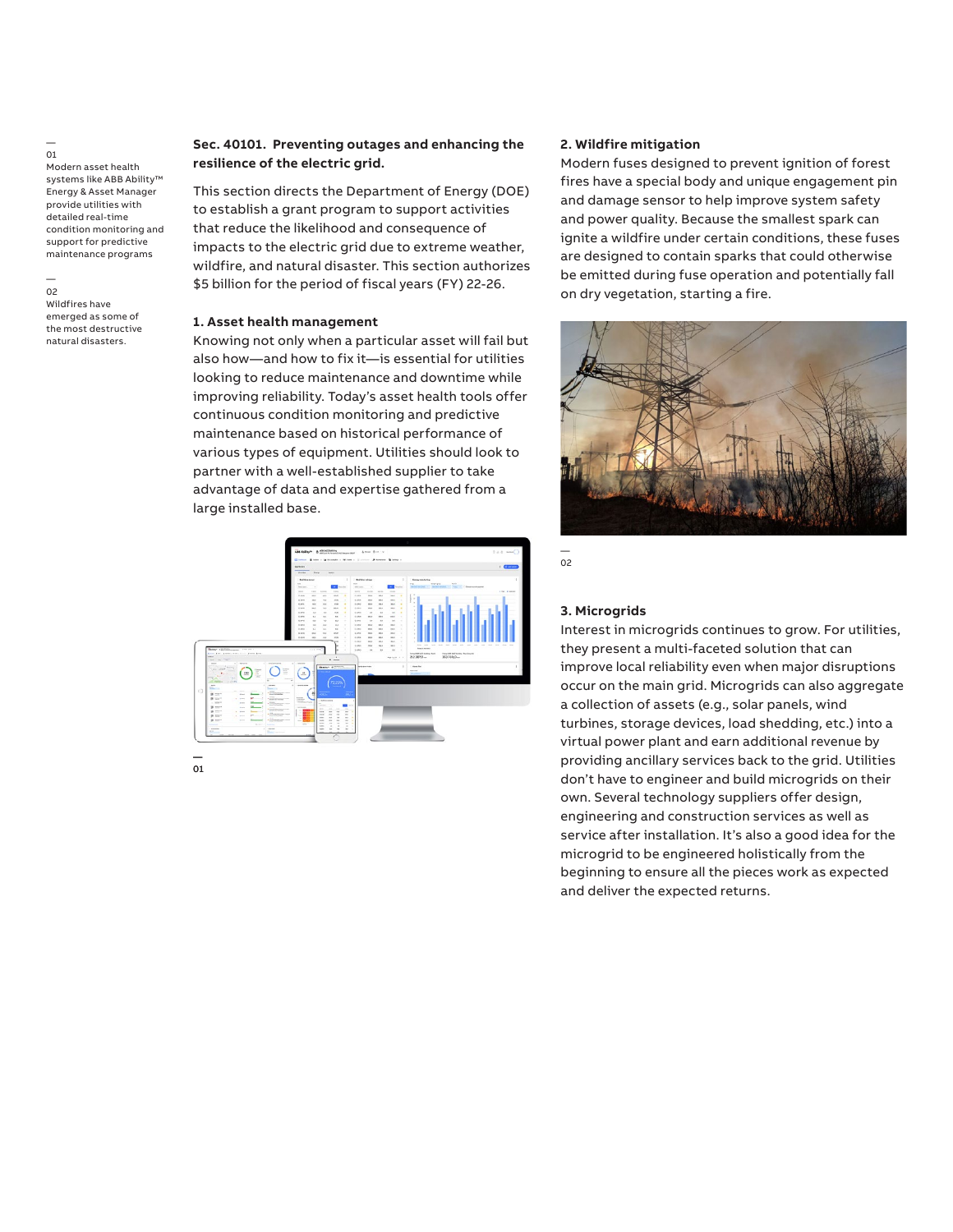## **4. Breakers and reclosers**

— 03 Circuit breakers like this GridShield® model from ABB give utilities options in isolating faults and re-routing power.

— 04 The IIJA doesn't address tax credits but does encourage more utility-scale renewables development.

At a basic level, having more breakers on the distribution system gives the system operator more options to isolate disruptions and re-route power to minimize the impact of local outages (which account for the vast majority of service disruptions). Reclosers help to speed the restoration of power from intermittent faults without having to dispatch work crews. Both of these technologies have decades of proven service on utility grids around the world and can deliver a significant bang for the buck in terms of improving reliability and overall grid resilience. Modern, cloud-connected breakers and reclosers offer even more for utilities in terms of monitoring and control and the data they capture can be fed into asset management programs to optimize maintenance spending.



# **Sec. 40103. Electric grid reliability and resilience research, development, and demonstration.**

This section establishes the "Program Upgrading Our Electric Grid Reliability and Resiliency" to provide Federal financial assistance to demonstrate innovative approaches to transmission, storage, and distribution infrastructure to harden resilience and reliability and to demonstrate new methods to enhance regional grid resilience. It will be implemented through states by public and publicly regulated entities on a cost-shared basis.

It also directs the Secretary of Energy to improve resilience, safety, and reliability and environmental protection in rural or remote areas and—in collaboration with Department of Homeland Security, the Federal Energy Regulatory Commission (FERC), and the North American Electric Reliability Corporation (NERC)—to develop a framework to assess the resilience of energy infrastructure.

This section authorizes \$5 billion for the period of FY22-26 for the Energy Infrastructure Federal Financial Assistance program and \$1 billion for the period of FY22-26 for rural or remote areas.

#### **5. Wind and solar + storage**

Managing the intermittency of renewables isn't the only challenge in making wind and solar work. Power quality issues and protecting equipment from gridside disruptions are equally important. Energy storage can provide solutions to smooth renewables output, as has been demonstrated by numerous "solar+storage" installations to date. Solar has also benefitted from collection systems operating at higher voltages, reducing energy losses.

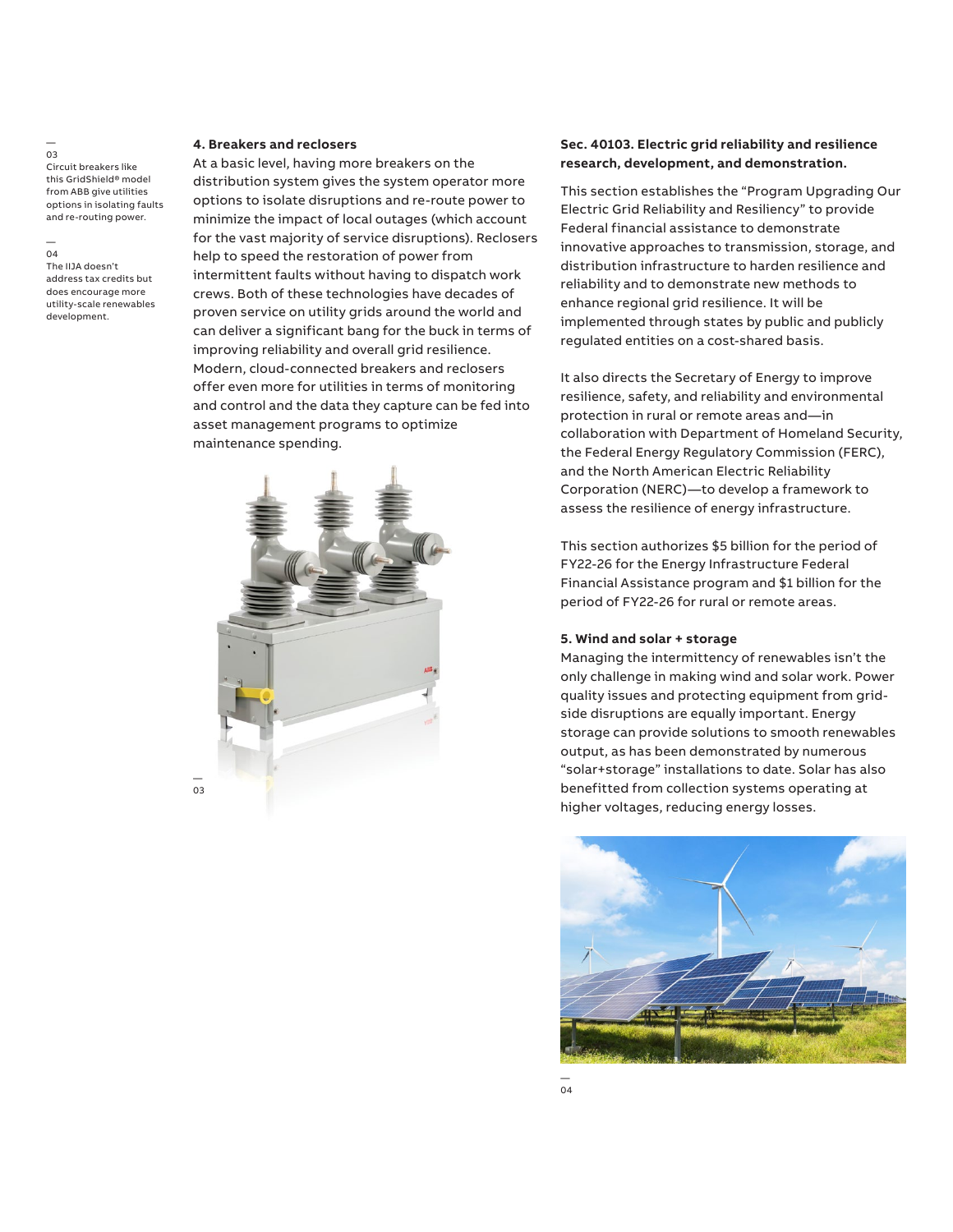— 05 Protection for advanced power generation and distribution applications

## **6. Distribution automation**

More than digital meters, distribution automation extends to all aspects of the local utility's grid. Equipment condition monitoring, fault isolation and restoration, voltage monitoring and support, and more can all be managed largely without human intervention with today's automated distribution systems. Often investments in such systems from a reliability standpoint will yield benefits in system efficiency, optimization, and control. Data gathered by these systems can also be used with analytic tools, for example, to identify areas on the grid that might need voltage support.



#### **Sec. 40104. Utility demand response.**

This section requires state regulators to consider establishing rate mechanisms to allow utilities to recover the costs of promoting demand-response practices in order to encourage electrical utilities to promote demand-response offerings.

#### **7. Demand response**

Many if not all utilities will be interested in accessing funds to support demand response (DR). Following the adage that the least expensive megawatt is the one you don't have to generate, DR has become increasingly relevant, in particular with regard to addressing rapid increases in afternoon demand just as solar resources fall off. DR programs can play an important role in mitigating the so-called "duck curve" which in turn paves the way for more solar energy to be integrated into the grid.

# **Sec. 40107. Deployment of technologies to enhance grid flexibility.**

This section amends the Energy Independence and Security Act of 2007 to include smart grid investments that:

- provide flexibility and help quickly rebalance the electrical system;
- facilitate the aggregation or integration of distributed energy resources;
- provide energy storage to meet fluctuating demand;
- provide voltage support;
- integrate intermittent generation sources;
- increase the network's operational transfer capacity; and
- anticipate and mitigate impacts of extreme weather events or natural disasters on grid resilience.

The section also authorizes \$3 billion for the Smart Grid Investment Matching Grant Program originally introduced as part of the American Recovery and Reinvestment Act of 2009.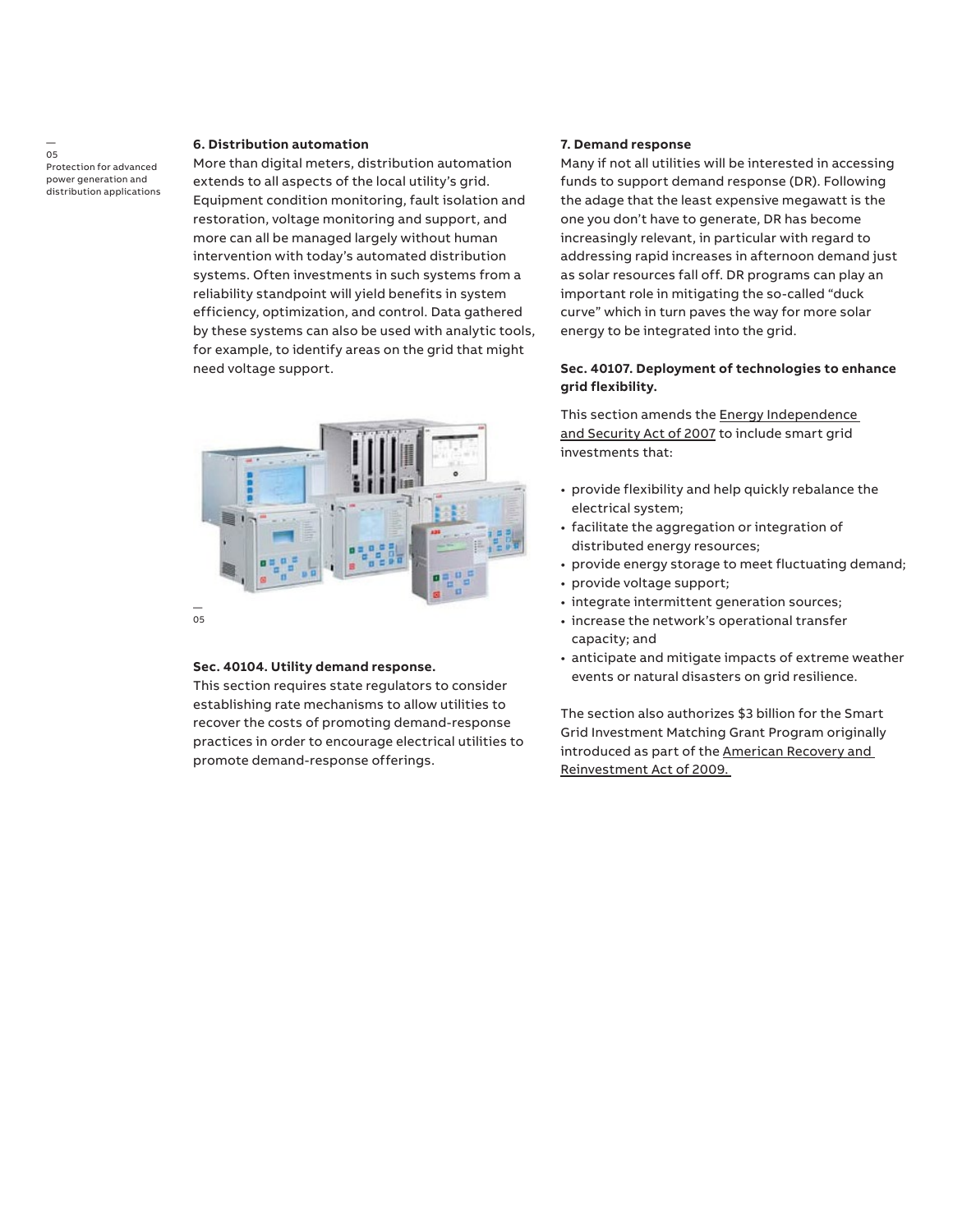#### — 05 Digitalization simplifies construction while increasing safety and versatility

#### **8. Digital switchgear**

Many of the technologies described earlier (distribution automation, virtual power plants, energy storage) apply equally to this section. Digital switchgear is another candidate. By using multiple sensors to measure temperature and humidity, and by monitoring utilization and operating cycles of electrical devices, digital switchgear can monitor its own health and trigger notifications when conditions change. That way it can predict potential failures before they occur or alert when maintenance is needed, avoiding costly or unnecessary downtime.

Digital switchgear also delivers shorter engineering, commissioning and installation time, a reduced footprint, and up to 30% lower operating costs over the life of the equipment.



# **Sec. 40112. Demonstration of electric vehicle battery second-life applications for grid services.**

This section directs the Secretary of Energy to establish a demonstration project for second-life applications of electric vehicle batteries as aggregated energy storage installations to provide services to the electric grid.

Utilities may not be involved in these efforts currently, but they may opt to. Most of an EV's battery capacity remains after it can no longer meet the demands of a vehicle application. Demonstration projects have shown that they can be aggregated and connected to the grid for any number of applications from peak shaving to frequency regulation. A decade ago, ABB conducted a research project with General Motors that showed how used batteries collected from Chevy Volt cars could be used for residential or grid storage; today's batteries hold even greater potential thanks to their greater capacity and energy density.

It's also important to note that Sec. 40111 of the IIJA provides for a study of codes and standards for use of energy storage systems in general. Utilities would be well advised to keep abreast of these developments if not participating directly in the standards-making process.